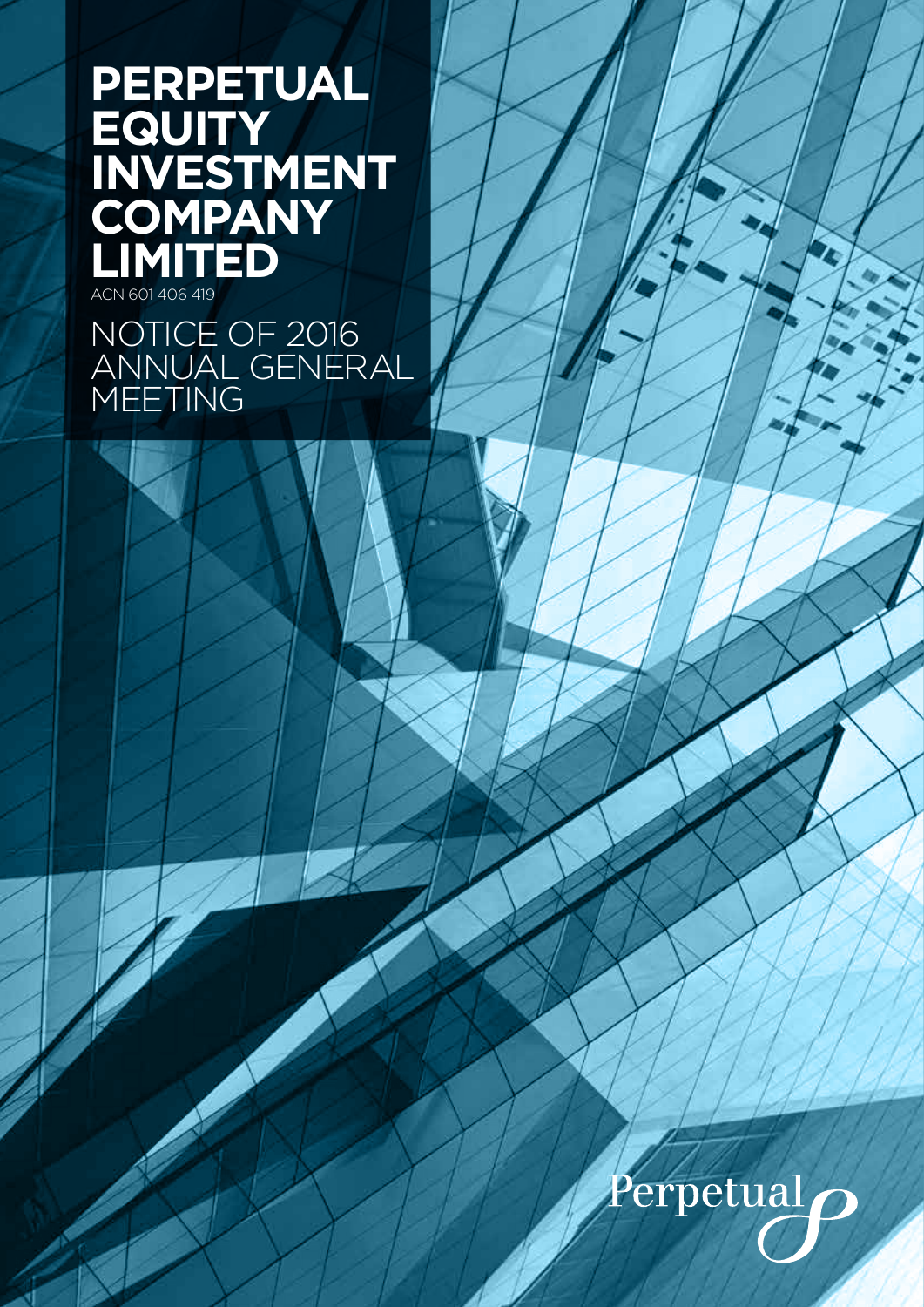# Dear Shareholder

It is my pleasure to invite you to attend the second Annual General Meeting ("AGM") of Perpetual Equity Investment Company Limited ("the Company"). The AGM will be held at 2.00pm (Sydney time) on Thursday, 3 November 2016 at Angel Place, Level 18, 123 Pitt Street, Sydney, New South Wales.

There are a number of items on the agenda for the AGM. We will consider:

- the financial and statutory reports for the financial year ended 30 June 2016;
- the election of Mr Geoff Lloyd;
- the re-election of Mr John Edstein; and
- an advisory vote on the adoption of the Remuneration Report.

Full details of each item of business are set out in the enclosed Notice of Meeting and Explanatory Memorandum.

I look forward to welcoming you to the AGM and providing you with a progress report on the Company. This year, our Portfolio Manager, Vince Pezzullo, will also provide you with an investor update on the performance of the Company. If you are unable to attend in person, you can vote by appointing a proxy to attend and vote on your behalf. You can appoint a proxy using the enclosed proxy form or lodging your proxy vote on-line at www.linkmarketservices.com.au. We also encourage you to submit any questions you have in advance of the AGM using the enclosed form.



**Peter Scott** Chairman 28 September 2016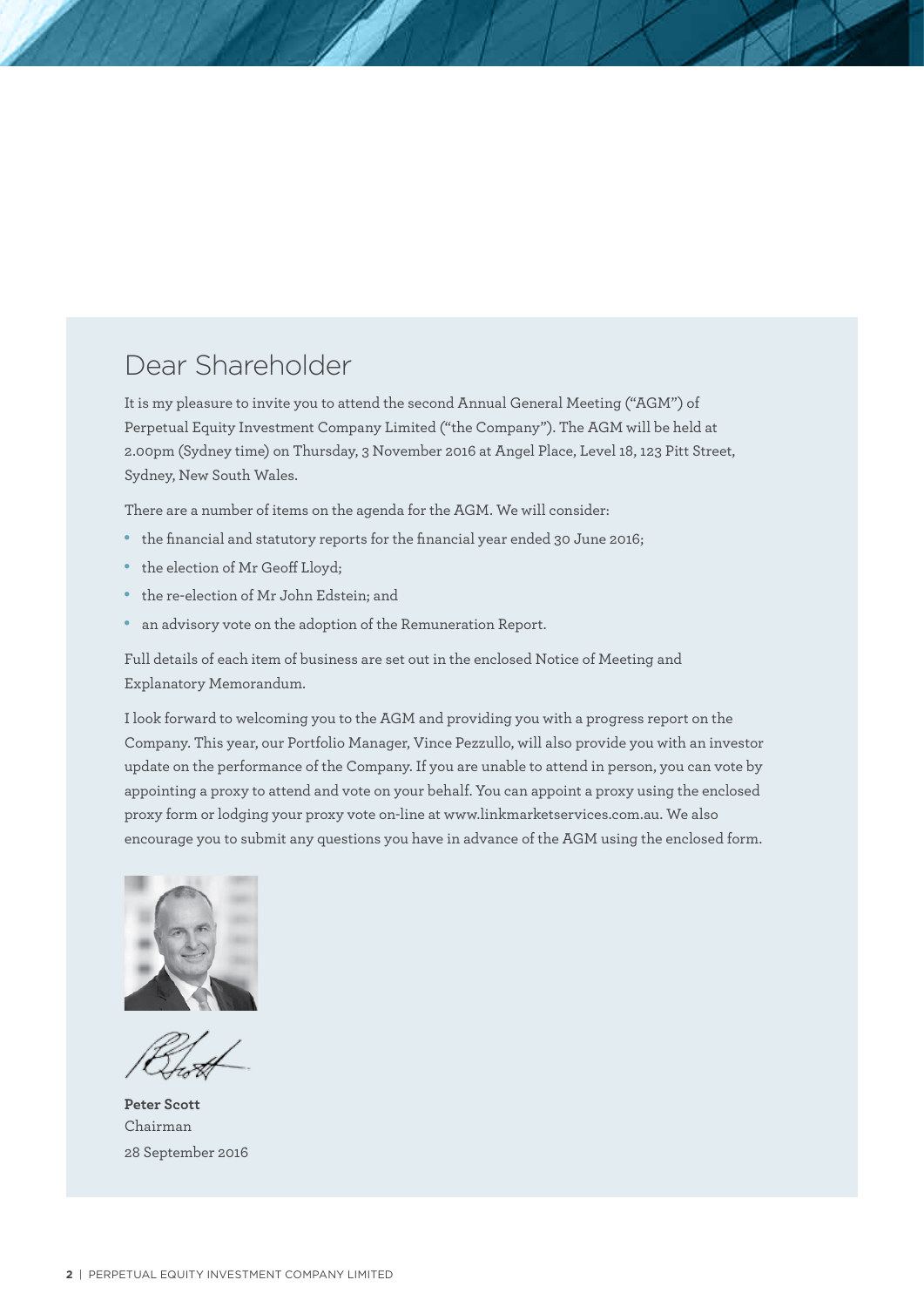## **NOTICE OF MEETING**

Notice is given that the 2nd Annual General Meeting of Perpetual Equity Investment Company Limited ACN 601 406 419 ("the Company") will be held at Angel Place, Level 18, 123 Pitt Street, Sydney, New South Wales on Thursday, 3 November 2016 at 2.00pm (Sydney time). Registration will open at 1.30pm.

The following business will be conducted:

#### **FINANCIAL AND STATUTORY REPORTS**

To receive and consider the financial report and the reports of the Directors and of the auditor for the financial year ended 30 June 2016.

#### **ELECTION OF DIRECTOR**

**1.** To consider and, if thought fit, to pass the following resolution as an ordinary resolution:

**'That Mr Geoff Lloyd, having been appointed as a Director of the Company in September 2016, be elected in accordance with clause 15.10 of the Company's Constitution.'**

Information about Mr Lloyd appears in the Explanatory Memorandum attached to this Notice of Meeting.

#### **RE-ELECTION OF DIRECTOR**

**2.** To consider and, if thought fit, to pass the following resolution as an ordinary resolution:

**'That Mr John Edstein, who retires by rotation from the office of Director in accordance with clause 15.6 of the Company's Constitution and being eligible, is re-elected as a Director of the Company.'**

Mr Edstein was last elected as a Director at the Company's 2015 AGM and is retiring by rotation.

Information about Mr Edstein appears in the Explanatory Memorandum attached to this Notice of Meeting.

#### **ADOPTION OF REMUNERATION REPORT**

**3.** To consider and, if thought fit, to pass the following resolution as an ordinary resolution:

**'That the Remuneration Report of the Company for the financial year ended 30 June 2016 is adopted.'** 

In accordance with section 250R of the Corporations Act 2001 (Cth) ("Corporations Act"), the vote on Resolution 3 will be advisory only.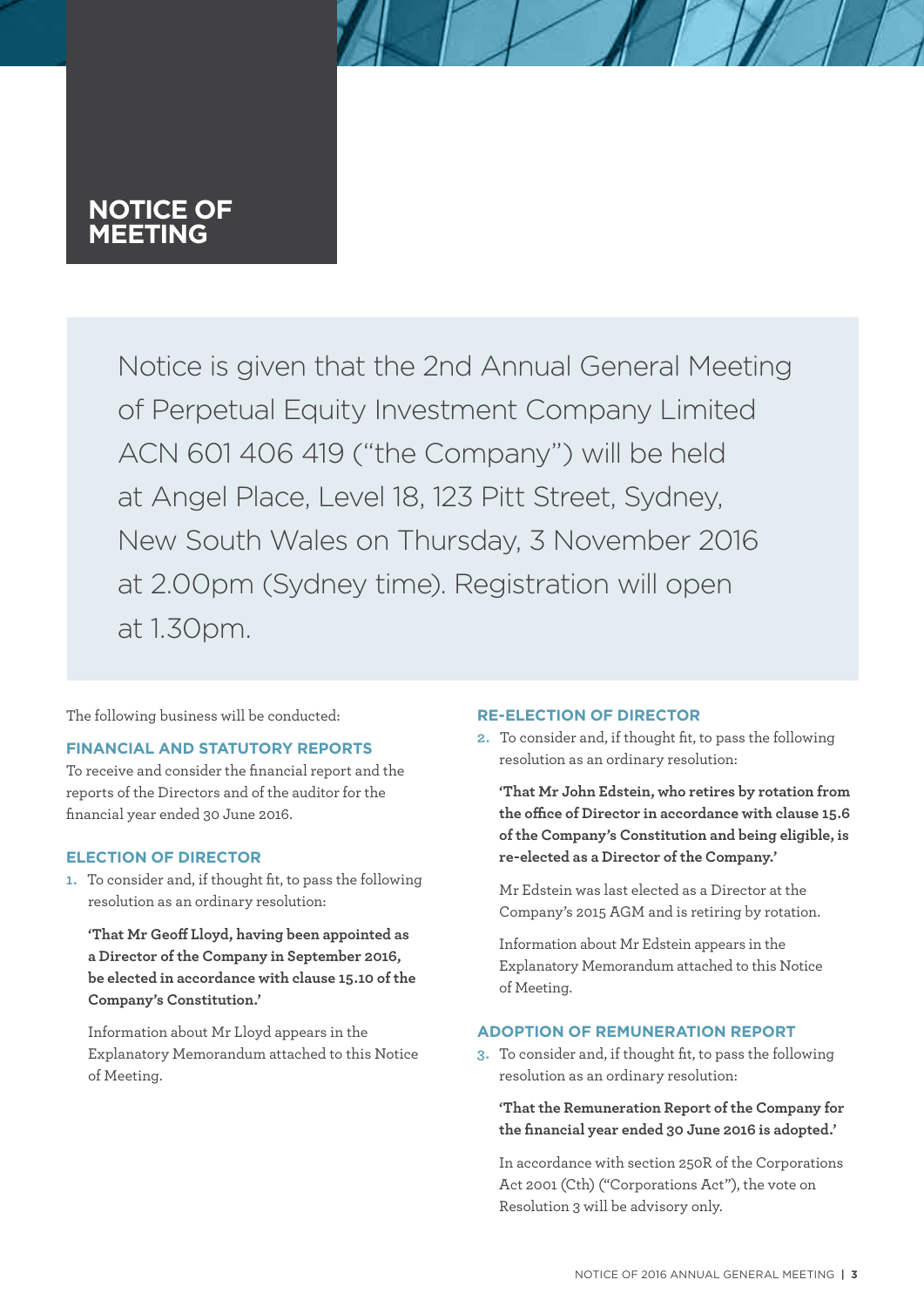#### **VOTING**

The Chairman intends to put Resolutions 1 to 3 to a poll at the AGM. Voting results on the resolutions that are put to the meeting (including the relevant proxy votes) will be announced to the Australian Securities Exchange ("ASX") as soon as practicable after the AGM.

#### VOTING EXCLUSION STATEMENT – RESOLUTION 3 (REMUNERATION REPORT)

For all resolutions that are directly or indirectly related to the remuneration of a member of the Key Management Personnel ("KMP") of the Company, the Corporations Act restricts KMP and their closely related parties from voting in some circumstances. Closely related party is defined in the Corporations Act and includes a spouse, dependant and certain other close family members, as well as any companies controlled by the KMP.

In accordance with the Corporations Act, the Company will disregard any votes cast on Resolution 3 (Remuneration Report):

- • by or on behalf of a KMP named in the Company's Remuneration Report for the financial year ended 30 June 2016, or their closely related parties (regardless of the capacity in which the vote is cast); or
- • as proxy by a person who is a member of the KMP on the date of the AGM or their closely related parties,

unless the vote is cast as proxy for a person entitled to vote on Resolution 3:

- in accordance with a direction on the proxy form; or
- • by the Chairman of the AGM, in accordance with an express authorisation in the proxy form to exercise the proxy even though the resolution is connected with the remuneration of the Company's KMP.

#### PROXIES

A shareholder who is entitled to vote at the AGM may appoint a proxy to attend and vote at the AGM on behalf of that shareholder. A proxy may be an individual or body corporate and is not required to be a shareholder of the Company.

On a poll, each proxy has one vote for each share carrying the right to vote. A shareholder may appoint two proxies, and may specify the proportion or number of votes that the proxy may exercise on a poll.

If a shareholder appoints two proxies and does not specify the proportion or number of votes that the proxy may exercise, each proxy appointed may exercise half the shareholders' votes.

A shareholder who is entitled to vote on a resolution may direct their proxy how to vote on the resolution by following the instructions on the proxy form that accompanies this Notice of Meeting.

A proxy may decide whether or not to vote on any proposed resolution. If the shareholder appointing the proxy:

- directs the proxy how to vote on a proposed resolution, then the proxy may vote on that resolution only in the way directed; or
- • does not direct the proxy how to vote on a proposed resolution, then the proxy may vote on that resolution as the proxy thinks fit (subject to any voting exclusions that apply to the proxy) and may abstain from voting, except where required by law or the Company's Constitution to vote.

If a shareholder appoints the Chairman of the AGM as proxy, or the Chairman is appointed by default, and the Chairman is not directed how to vote on a resolution, then, on the poll for that resolution, the Chairman intends to vote all available proxies for that shareholder in favour of that resolution. Please note that if the Chairman of the AGM is a shareholder's proxy and the shareholder does not direct the Chairman how to vote on Resolution 3 (Remuneration Report), then by completing and submitting the proxy form the shareholder will be expressly authorising the Chairman to exercise their proxy on the resolution even though it is connected with the remuneration of the Company's KMP.

If a shareholder does direct the Chairman how to vote on a resolution, the Chairman must vote on a poll in accordance with that direction.

If you wish to appoint a proxy, you must complete the proxy form accompanying this Notice of Meeting and return the completed proxy form to the Company's share registrar by:

- hand delivery at Link Market Services Limited, 1A Homebush Bay Drive, Rhodes NSW 2138
- • post to Perpetual Equity Investment Company Limited C/- Link Market Services Limited, Locked Bag A14, Sydney South, NSW, 1235
- • facsimile to +61 2 9287 0309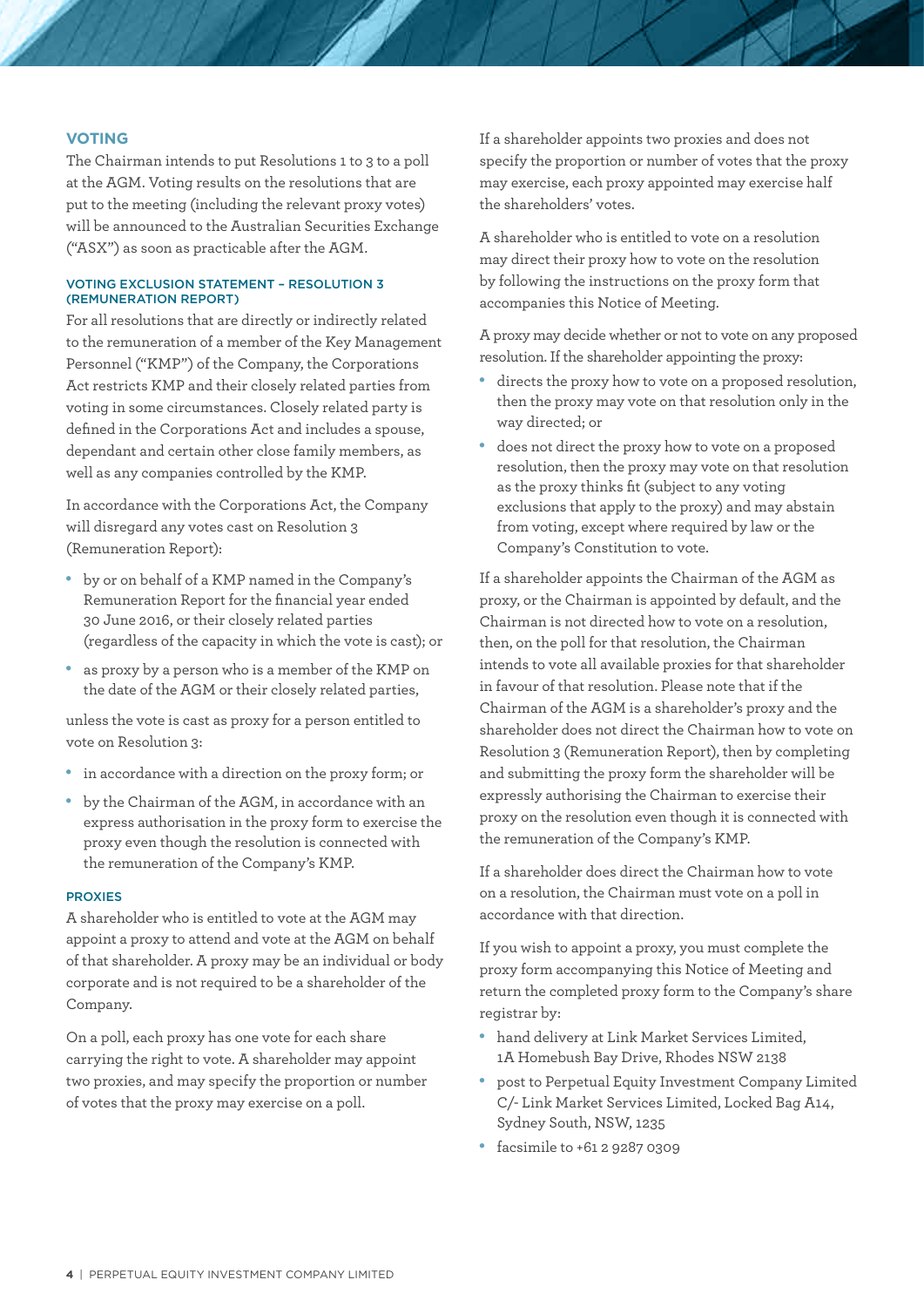or to the Company's registered office by:

- hand delivery or post to Angel Place, Level 18, 123 Pitt Street, Sydney, NSW, 2000
- facsimile to +61 2 9287 0303

or by lodging the proxy appointment online through the Company's share registry website at www.linkmarketservices.com.au. To use the online proxy appointment facility, you will need your Securityholder Reference Number ("SRN") or Holder Identification Number ("HIN"), which is shown on the top right hand side of your personalised proxy form accompanying this Notice of Meeting and then follow the prompts and instructions.

Duly completed proxy forms (and any necessary supporting documents) must be received by the Company at an address or facsimile number specified above, or by online lodgement at the website specified above, by no later than **2.00pm (Sydney time) on Tuesday, 1 November 2016**. Proxy forms received after this time will not be effective.

#### CORPORATE REPRESENTATIVES

A body corporate that is a shareholder, or that has been appointed as a proxy of a shareholder, may appoint an individual to act as its representative at the AGM. The appointment must comply with the requirements of section 250D of the Corporations Act. The representative should bring to the AGM evidence of his or her appointment, including the authority under which the appointment is signed, unless that evidence has previously been given to the Company.

#### DETERMINATION OF ENTITLEMENT TO ATTEND AND VOTE AT THE AGM

The Company has determined that for the purpose of ascertaining entitlements to attend and vote at the AGM, the shares in the Company on issue as at 7.00pm (Sydney time) on Tuesday, 1 November 2016 ("Entitlement Time") will be taken, for the purposes of the AGM, to be held by the persons who hold them as registered holders at that time.

This means that if you are not the registered holder of a share in the Company at the Entitlement Time, you will not be entitled to attend or vote at the AGM.

#### SHAREHOLDER QUESTIONS

The Company is offering a facility for shareholders to submit written questions in advance of the AGM.

To submit a written question, please complete and return the accompanying form, or submit the question online through the share registrar's website, in accordance with the instructions on the form. The form must be received by the Company's share registrar by no later than 5.00pm (Sydney Time) on Wednesday, 26 October 2016. Questions should relate to matters that are relevant to the business of the AGM, as outlined in this Notice of Meeting and the attached Explanatory Memorandum.

Questions that are relevant to:

- • the contents of the auditor's report or
- the conduct of the audit of the Company's financial report

may be addressed to the Company's auditor.

Questions will be collated and, during the AGM, the Chairman will seek to address as many of the more frequently raised topics as possible and, where appropriate, will give a representative of KPMG, the Company's auditor, the opportunity to answer written questions submitted to the auditor. However, there may not be sufficient time available at the AGM to address all topics raised. Please note that individual responses will not be sent to shareholders.

#### EXPLANATORY MEMORANDUM IS PART OF THIS NOTICE OF MEETING

Please refer to the Explanatory Memorandum attached to this Notice of Meeting for further details in relation to the items of business set out in this Notice.

Specie Remarco

**Sylvie Dimarco** Company Secretary 28 September 2016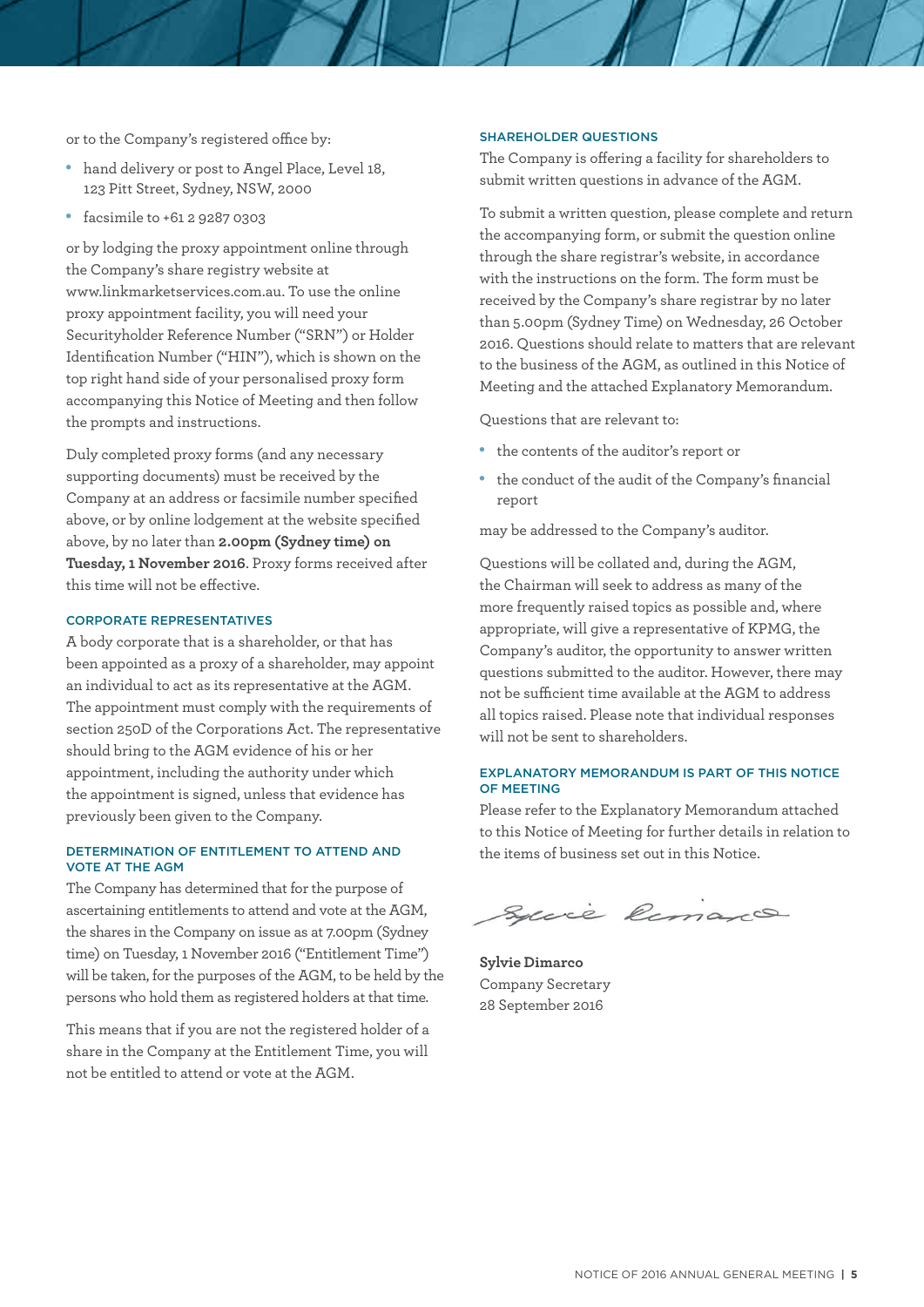## **EXPLANATORY MEMORANDUM**

#### **FINANCIAL AND STATUTORY REPORTS**

The financial report and the reports of the Directors and of the auditor for the financial year ended 30 June 2016 will be laid before the AGM, as required by section 317 of the Corporations Act. The Corporations Act does not require a vote of shareholders on these reports.

The Company's 2016 Annual Report (which includes the Directors', auditor's and financial reports) is available on the Company's website: www.perpetualequity.com.au.

During this item of business, shareholders as a whole at the AGM will be given a reasonable opportunity to ask questions about, and make comments on, those reports and the business and management of the Company.

Shareholders will also be given a reasonable opportunity to ask a representative of the Company's auditor, KPMG, questions relevant to the conduct of the audit, the preparation and the content of the auditor's report, the accounting policies adopted by the Company in relation to the preparation of financial statements or the independence of the auditor in relation to the conduct of the audit.

#### **RESOLUTION 1: ELECTION OF MR GEOFF LLOYD, EXECUTIVE DIRECTOR**

#### BARRISTER AT LAW LLM (DISTINCTION) (UTS) ADV MGT PROGRAM (HARVARD)

Geoff joined Perpetual Limited in August 2010 and was appointed CEO and Managing Director in February 2012. In 2012, Geoff and his senior leadership team rolled out Perpetual's Transformation 2015 strategy designed to simplify, refocus and grow Perpetual. Growth initiatives put in place as part of this strategy include the successful acquisition of The Trust Company in December 2013 and the launch of a new Global Equity capability in September 2014.

Before being appointed Perpetual's CEO and Managing Director, Geoff was Group Executive of Private Wealth at Perpetual, where he led the development and implementation of the growth strategy for this business. He took on the additional responsibility of head of retail distribution in September 2011.

Before commencing at Perpetual, Geoff held a number of senior roles at BT Financial Group and St. George's Wealth Management business including General Manager, Advice and Private Banking and Group Executive Wealth Management.

Geoff was appointed Chair of the Financial Services Council (FSC) in July 2016. Prior to this appointment, he held a number of positions in the FSC including Co-Deputy Chairman, Deputy Chairman of the FSC's Administration & Risk Board Committee, Deputy Chairman of the FSC's Nominations Board Committee and Co-Chairman of the FSC's Advice Board Committee.

Geoff is an Advisory Board member of The Big Issue, and the Patron of the Financial Industry Community Aid Program. He is a patron of the Emerge Foundation and also sits on the University of Technology Sydney Law Advisory Board.

#### BOARD RECOMMENDATION

The Directors (with Mr Lloyd abstaining) strongly support the election of Mr Lloyd, and unanimously recommend that shareholders vote in favour of Resolution 1.

#### **RESOLUTION 2:**

#### **RE-ELECTION OF MR JOHN EDSTEIN, INDEPENDENT NON-EXECUTIVE DIRECTOR**  BEC, LLB, LLM (HONS)

John is the Chairperson of the Nomination and Corporate Governance Committee and a member of the Audit and Risk Committee of the Company. John was formerly a partner in the Tax and Superannuation Group of King & Wood Mallesons (formerly Mallesons Stephen Jaques) from 1990 to 2012 and was National Practice Team Leader of that group from 2006 to 2011. He was a member of the Law Council of Australia Superannuation Committee from 1988 to 2008 and is now an Emeritus Member, is a member of the Tax Institute of Australia and is a Chartered Tax Adviser.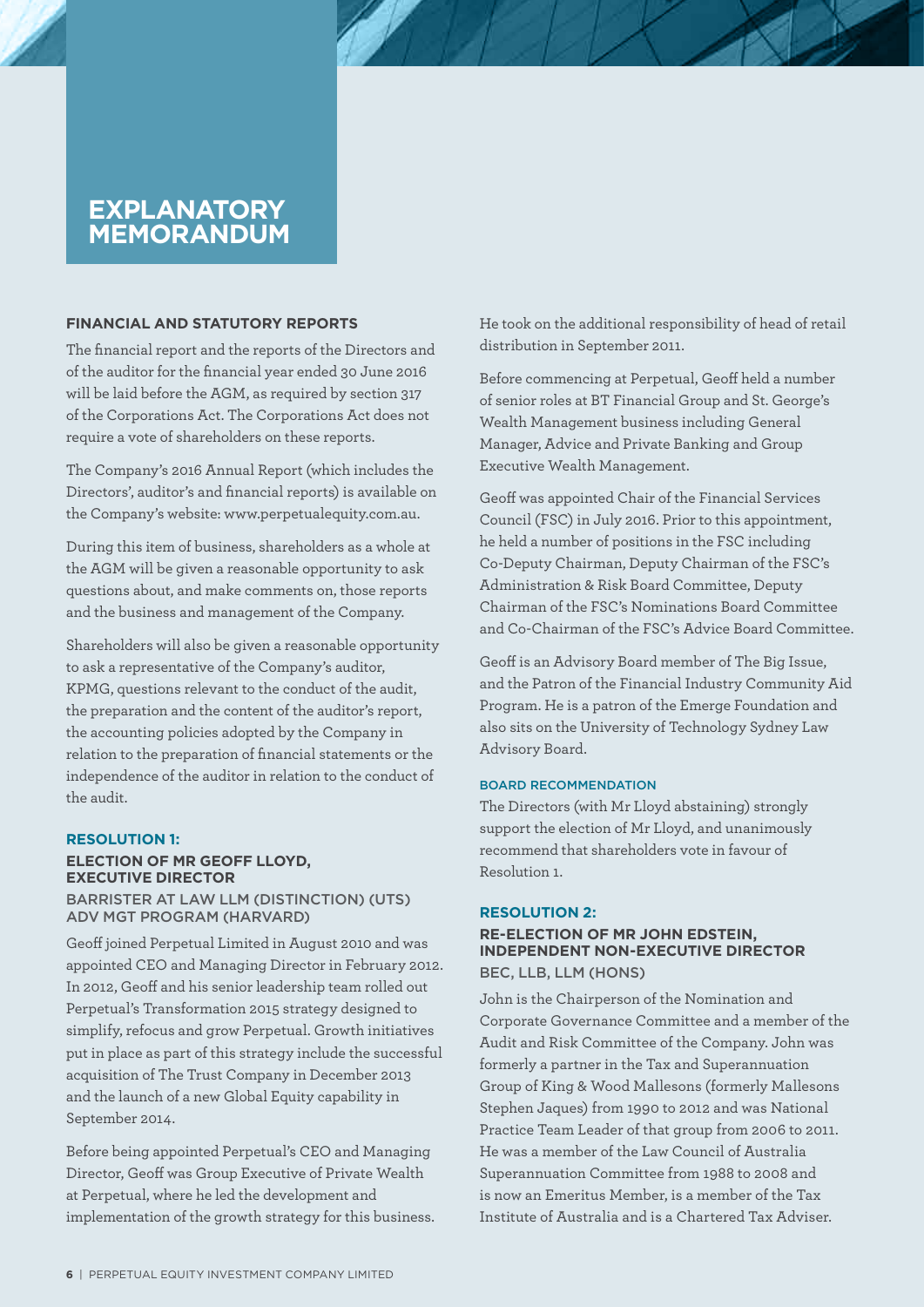He is currently a Director of Macquarie Investment Management Limited (appointed 1 July 2013) and Retail Employees Superannuation Pty Limited (Trustee of the Retail Employees Superannuation Trust, appointed 4 October 2013). He is also the Independent Member of the Australian Defence Forces Financial Services Consumer Centre (appointed 2008) and is a part time Special Counsel for Carroll & O'Dea Lawyers.

John has more than 35 years of experience as a legal practitioner. His primary practice areas have been superannuation, life insurance and trusts and the tax aspects of those areas. That experience has included extensive consideration of corporate law, corporate governance and the legal aspects of investment structures.

#### BOARD RECOMMENDATION

The Directors (with Mr Edstein abstaining) strongly support the re-election of Mr Edstein, and unanimously recommend that shareholders vote in favour of Resolution 2.

#### **RESOLUTION 3: ADOPTION OF REMUNERATION REPORT**

The Company's Remuneration Report for the financial year ended 30 June 2016 contains details of the remuneration paid by the Company to its Directors, who are the Company's key management personnel. The Company currently has no paid employees.

Non-executive Directors do not receive performancerelated remuneration and are not entitled to participate in equity-based incentive plans. The Executive Director, Geoff Lloyd, is not entitled to Directors' fees or any other form of remuneration from the Company for his services. Accordingly, the Remuneration Report for 2016 is simple and brief.

The Company's Remuneration Report for the financial year ended 30 June 2016 is set out on pages 13 to 16 of the Annual Report 2016, which is available at www.perpetualequity.com.au.

In accordance with section 250R of the Corporations Act, the vote on Resolution 3 will be advisory only and does not bind the Company or its Directors. Notwithstanding the 'advisory' status of the vote, the Board will take the outcome of the vote into account when considering the future remuneration arrangements of the Company.

Members will be given a reasonable opportunity at the AGM to ask questions about, and make comments on, the Remuneration Report.

The voting exclusion statement for this resolution is set out on page 4 of this Notice of Meeting.

#### BOARD RECOMMENDATION

The Directors unanimously recommend that shareholders vote in favour of Resolution 3.